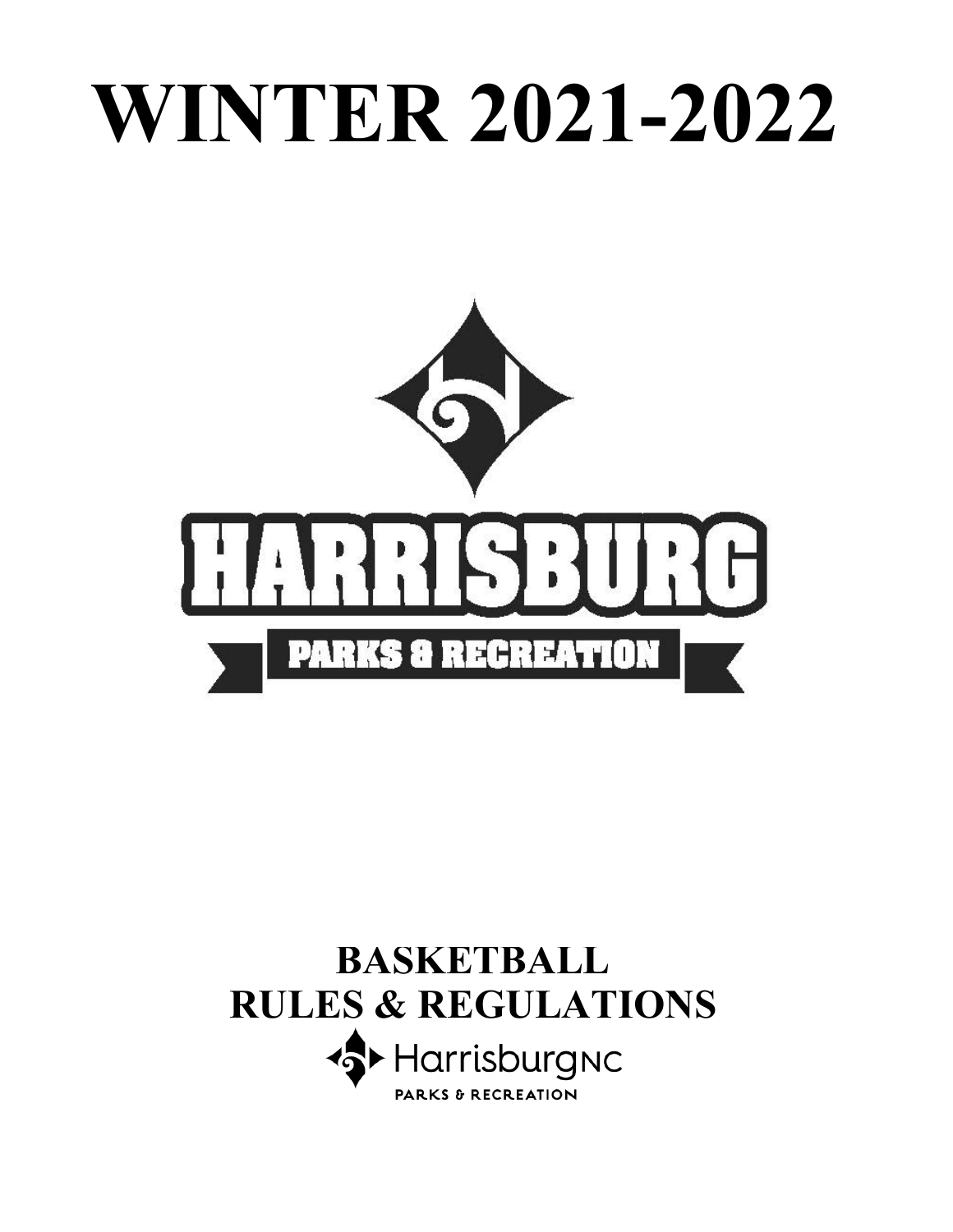# **Cabarrus County Youth Basketball Leagues 2021-2022 League Rules & Regulations**

These rules will govern all play for the 7-8, 9-10, 11-12, and 13-15 countywide divisions. In house leagues may alter rules for in house games only. The 5-6 year-old division guidelines are the responsibility of the youth associations.

# **Article 1. Eligibility**

# **Section 1. Age Divisions**

A players age as of *December 1, 2021* will determine the age group they participate in: Example: A player is 10 years old on *December 1, 2021* will play in the 9-10 year-old division. A player who is 16 after the cutoff date but still enrolled in school is eligible to participate.

- A. 5-6 Yr. Instructional Division
- B. 7-8 Yr. Old Division (Boys & Girls)
- C. 9-10 Yr. Old Division (Boys & Girls)
- D. 11-12 Yr. Old Division (Boys & Girls)
- E. 13-15 Yr. Old Division (Boys & Girls)
- **Section 2.** A younger player may participate in an upper age division with approval from the local league association. However, after one game in the upper age division, the player will be ruled ineligible to participate in his or her respective age group and must remain in that age group for the current season and any additional seasons to follow. Example: A child is 9 yrs. old but played in the 11-12 division for the **2018-2019 season**. During the following **2019-20** season the child is eligible for the 9-10 by age but must play in the 11-12 division again since they played up the year before.
- **Section 3.** A player cannot participate in more than one organized basketball league or division that is sponsored by the co-sponsoring agencies of the Cabarrus County Youth Basketball League.
- **Section 4.** The league coordinator will approve each player's age by the use of birth certificates.
- **Section 5.** Each player must be on the official team roster before the first game to be eligible to play in a league game.
- **Section 6.** A new resident may be added to a team roster after the cutoff date with the approval of the league coordinator.

# **Article 2. Program Objectives**

**Section 1.** To contribute to the participant's physical skill, emotional maturity, social development, health, happiness, and moral support.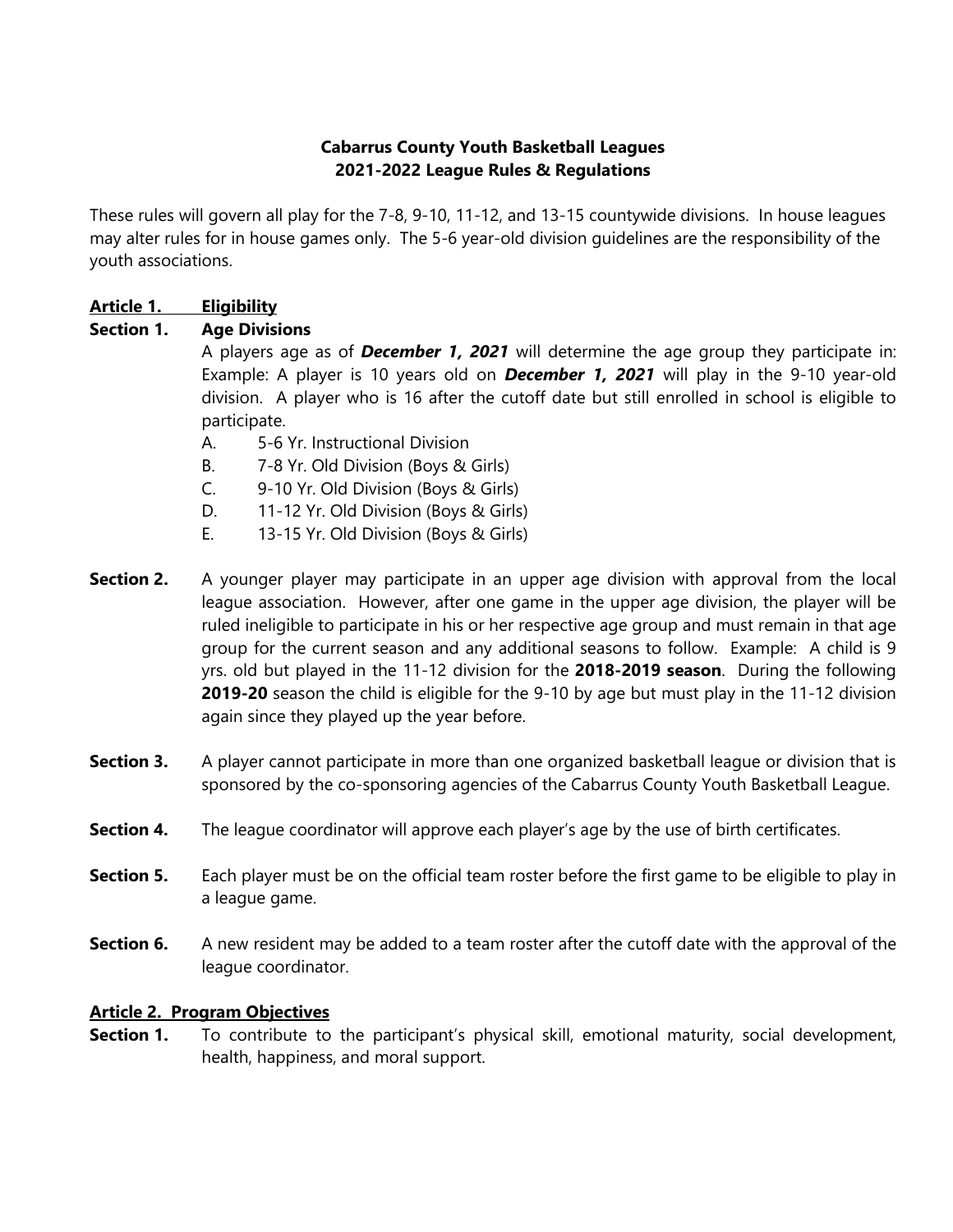- **Section 2.** To teach the participant values of cooperation and the spirit of competition in a controlled game situation.
- **Section 3.** To provide athletic opportunities for all ages in each community through the use of public recreation centers.

#### **Article 3. Team Composition**

- **Section 1.** Teams will be selected using the athletic districts as defined in the Cabarrus County Parks Department Co-Sponsorship Agreement.
- **Section 2.** All teams should be formed with players and coaches after the initial draft. If a team drops to 6 players, the local coordinator has the authority to add players to that roster. No team shall exceed 10 players without approval by the League Director.
- **Section 3.** After the initial draft, the league coordinator must draft all new players.

#### **Article 4. Duties and Responsibilities of the Coach**

- **Section 1.** To provide instruction of basketball related skills and promote sportsmanship among all participants.
- **Section 2.** All coaches must complete the Background Screening process and have a photo ID badge on at all practices and games**.** Badges must be worn and visible at all times. If a team does not have a coach with a proper ID badge, then the game will not be played and will not be made up.
- **Section 3.** All head coaches for age groups 5-15 must be at least 18 years of age.
- **Section 4.** The coach is responsible for turning in lineups to the official scorekeeper ten minutes before the scheduled game time. Failure to do so will result in a two shot technical foul at the beginning of the game.
- **Section 5.** It is up to the coach of each team to maintain proper conduct among his team at all times. Failure to do so may result in disciplinary actions being taken by the gym supervisor and the league coordinator.
- **Section 6.** Coaches should always keep in mind they are setting examples in sportsmanship and fair play and should conduct themselves accordingly at all times.
- **Section 7.** Any coach not carrying out the duties and responsibilities as established will be subject to dismissal from the league.
- **Section 8.** A coach may be suspended indefinitely for playing ineligible players.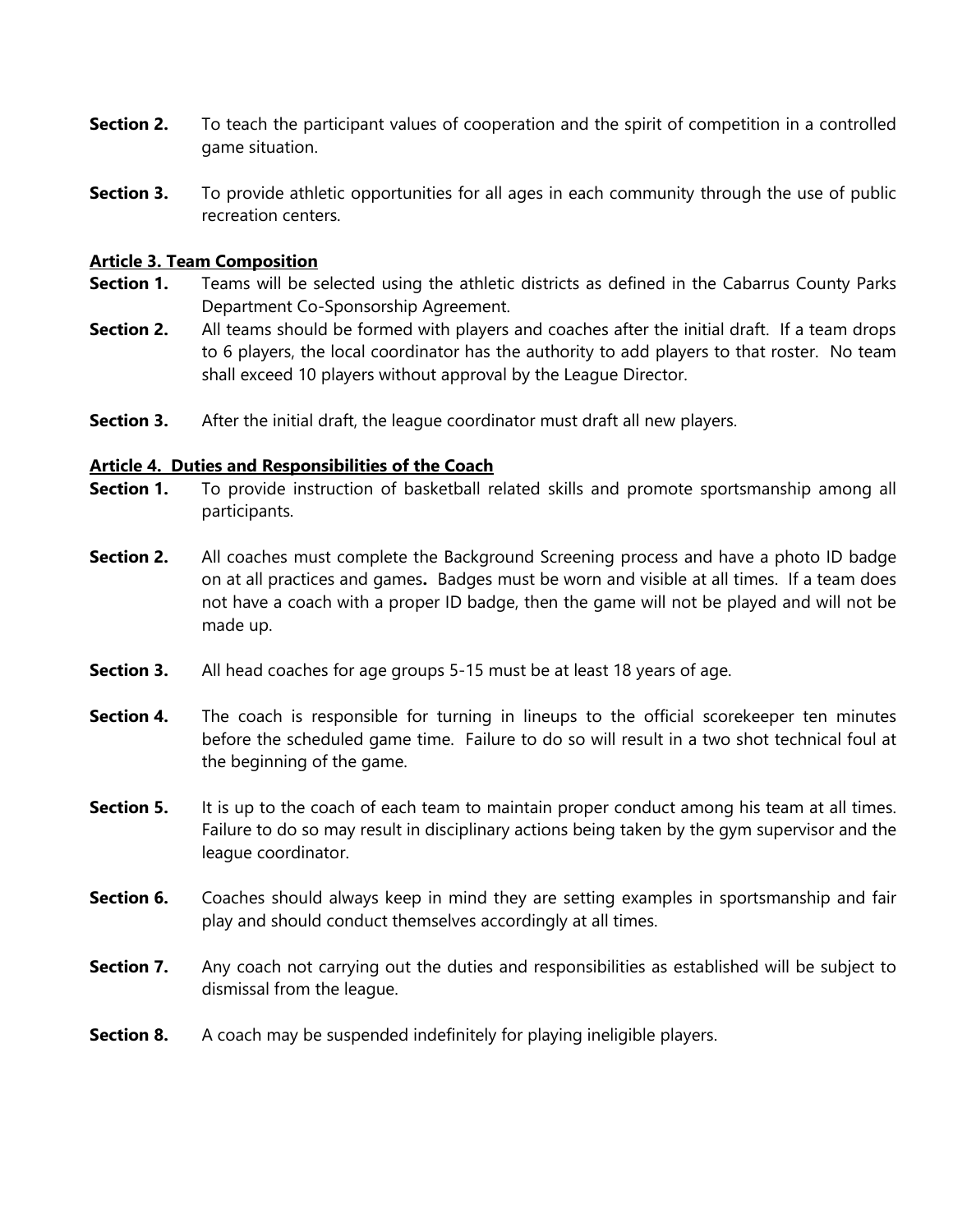**Section 9.** Coaches are to be present at mid court during the post-game handshake to watch for any unnecessary behavior by players and other coaches. Any disruptive behavior by a player or coach during the post-game handshake will result in a 2 game suspension.

#### **Article 5. Game and Practice Postponements**

- **Section 1**. In case of inclement weather, local coordinators will contact other coordinators on cancellations.
- **Section 2.** In situations where the games have begun for the day, the local association can cancel and suspend games if inclement weather exists.
- **Section 3.** Any time school is canceled because of inclement weather, all practices and games scheduled for that day at all sites are cancelled. If school is cancelled on a Friday because of inclement weather, games scheduled for the following Saturday are also cancelled.

# **Article 6. Jurisdiction of Rules**

**Section 1.** The Cabarrus County Youth Basketball League Board has jurisdiction of the Cabarrus County Youth Basketball League Rules & Regulations. This board may make amendments to the rules and regulations in order to obtain program objectives.

# **Article 7. Officials**

- **Section 1.** Officials are to be furnished and assigned by the local leagues through the use of a booking agent. Local associations are responsible for booking officials for their home gym site.
- **Section 2.** Officials will have complete control of all game situations and their calls will be final.
- **Section 3.** After the game has begun, assigned officials, local coordinators, or athletic staff members will be responsible for discontinuing the game for any reason.
- **Section 4.** Officials should report ejections (by phone call) to the local coordinator of the home site at which they are officiating. Coordinators are then responsible for contacting the appropriate coordinator of the team/player.
- **Section 5.** In the event that only one official is present, that official should start the game on time and play until the second official arrives. The game cannot be protested when only one official is present.

#### **Article 8. Code of Conduct**

**Section 1.** If a player, coach, or spectator is removed from a game or facility by an official or gym supervisor for unsportsmanlike conduct (profanity, disruptive behavior, etc.), said person automatically suspends self from the next game for which that team is scheduled to play and from all practices before then. A coach who is suspended may not coach or practice with any team that he is affiliated with during that time, regardless of age group.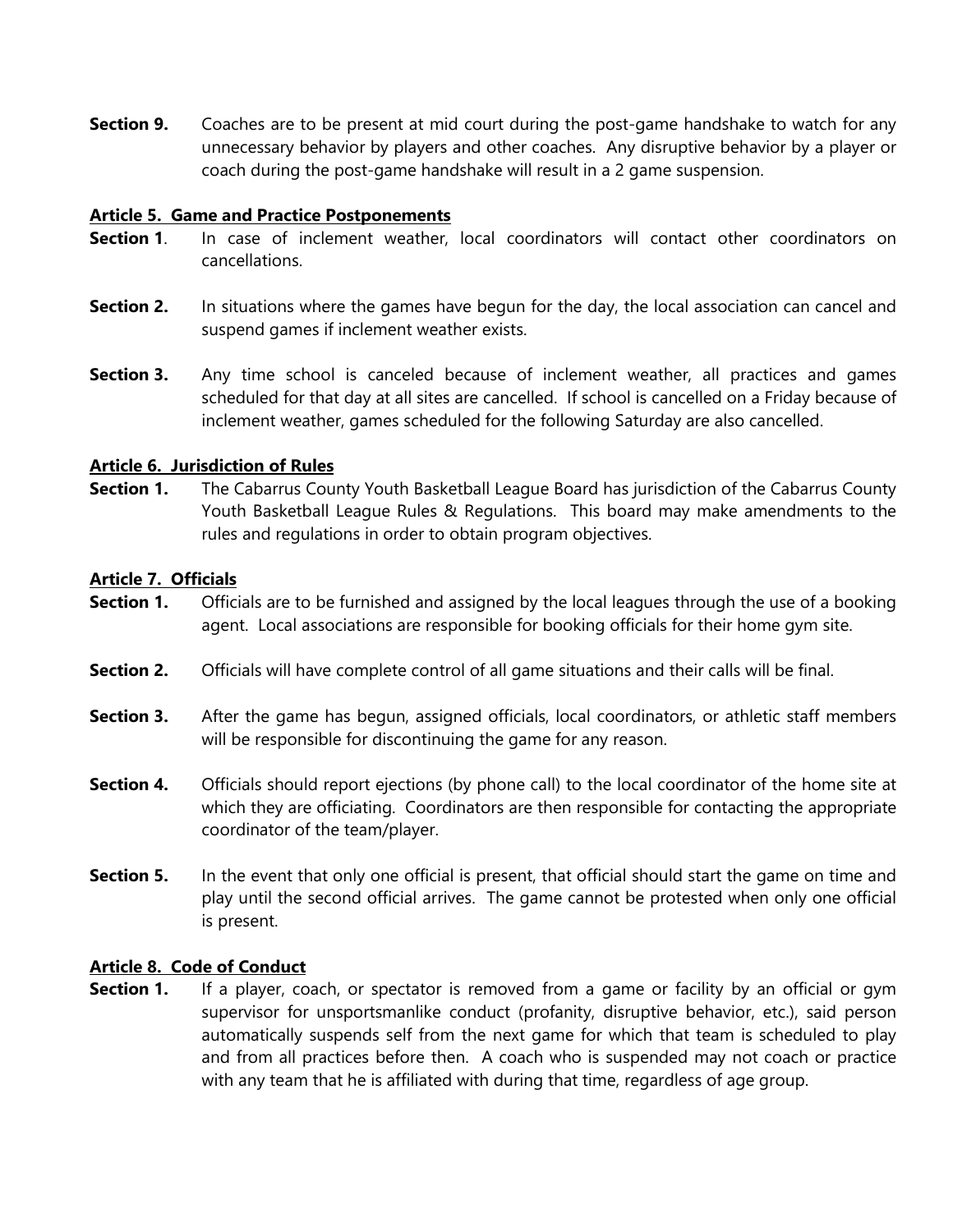- **Section 2.** Any time a player or coach is suspended twice during the season, he or she will be dismissed for the remainder of the season. If the ejection occurs in the last game of the season, then the offender is placed on indefinite suspension.
- **Section 3.** Any player, coach, or spectator that pushes, strikes, shoves, or threatens an official, gym supervisor, staff member, opposing player or coach, or fan with bodily harm, verbal abuse, or other inappropriate conduct before, during, or after a game will receive an indefinite suspension from all Cabarrus County sponsored youth leagues.
- **Section 4.** If a player, coach, or spectator is involved in a fight before, during, or after a department sponsored practice or game, that person is suspended from participating in any Cabarrus County sponsored youth league for one year.
- **Section 5.** Any player or coach who refuses to abide by any officials' decision could result in suspension from the game or game forfeiture.
- **Section 6.** No player or coach shall be quilty of objectionable demonstrations of ball throwing, stomping, kicking, loud verbal sounds, etc. due to an official's decision. If so, a two short technical foul and suspension from the game may result.
- **Section 7.** Indefinite suspension is at the discretion of the association for which that participant is signed up to play or coach.
- **Section 8.** Ejected players must remain on the bench during the game. Exception: A player may leave with a parent or guardian.

#### **Article 9. Miscellaneous**

- **Section 1.** Late Players: Coaches will not be responsible to play players who may arrive after the game has started. If a coach desires to enter a player who has arrived late, the participation rule is in effect and must be met in each half. All players should be listed in the scorebook at the start of the game. No technical foul will be given if a player arrives after a game has started provided they are listed in the scorebook. Players cannot be entered into a half if they arrive with less than 4 minutes left in the half. A player arriving with less than 4 minutes in the first half cannot meet the participation rule; however, that player is eligible to participate in the second half.
- **Section 2.** Missing Practices: A player must attend practice to be eligible for a game (at discretion of head coach). The head coach should notify the official scorekeeper and local league coordinator if a player will not be playing due to missing practices. The timekeeper/scorekeeper should also be notified when turning in your lineup card.
- **Section 3.** In the event that the Head Coach or Assistant Coach is unable to attend a game, the acting coach must be a Certified Youth Volunteer and be of at least 18 years of age (age division 5-15. It is their duty to be aware of all rules and regulations for the game.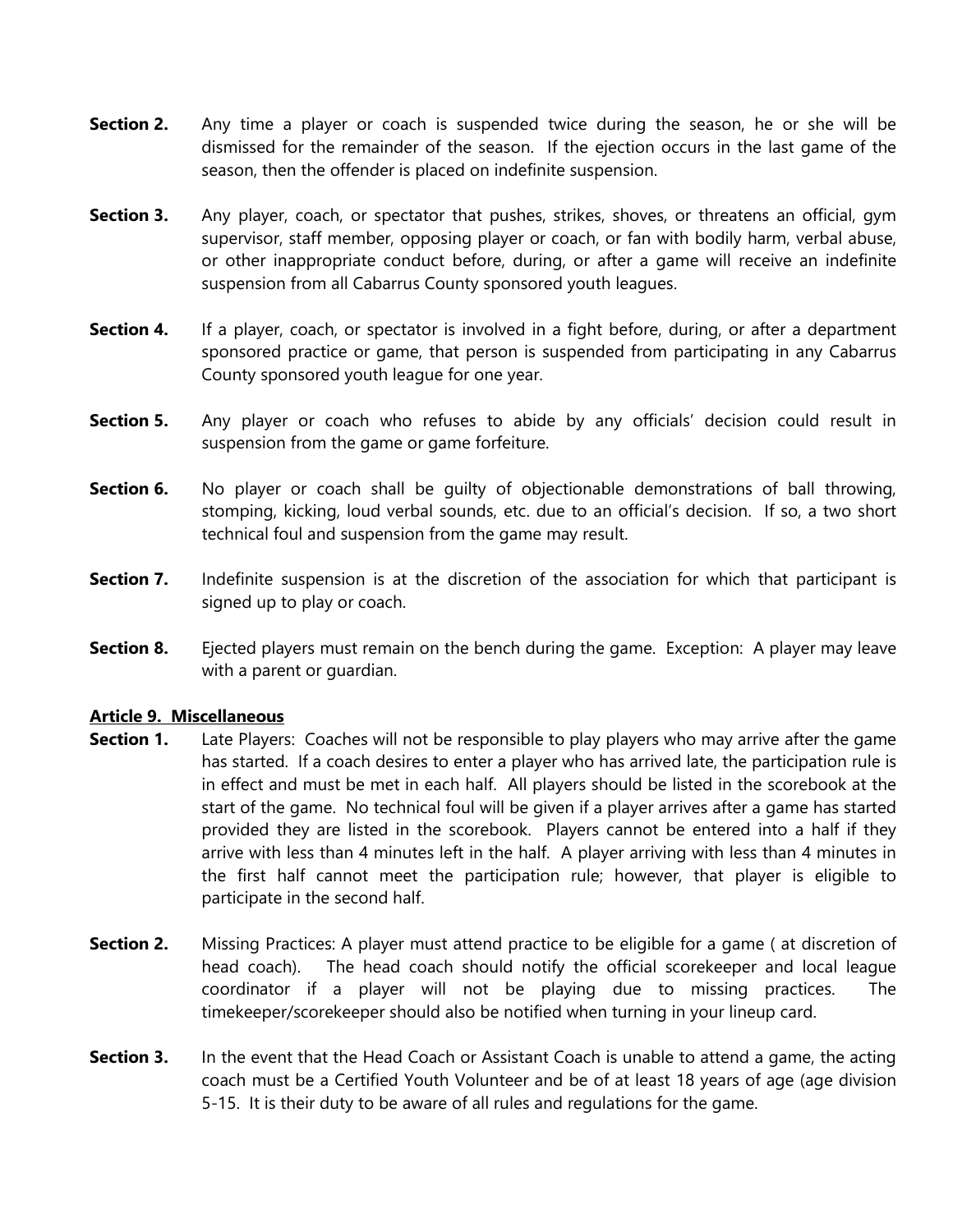# **Section 4. Game Balls / Goal Height**

Women's Size Ball: Girls Divisions and 9-10 Boys Regulation Size Ball: 11-15 Boys Goal Height (9 & up)):10 ft. goals in countywide leagues Goal Height (8 & under): 8 ft. goals

# **Section 5. Jump Balls/Alternating Possessions** Jump Balls will be used to start a game and for all overtime periods. The team not gaining control of the jump ball will start the alternating possession procedure.

**Section 6.** All spectators are required to sit on the sides opposite of the teams. The officials and gym supervisors will enforce this rule.

# **Article 10. Game Preparation**

- **Section 1.** There is no grace period for games.
- **Section 2.** Scheduled game time will be delayed only if preceding game is still in progress.
- **Section 3.** Teams should be at the site ready to play thirty minutes ahead of scheduled game time.
- **Section 4.** Starting time may proceed regular scheduled time if both coaches & officials mutually agree.
- **Section 5.** All teams must start with at least 4 of their eligible team members. A team is not allowed to pickup players to make 5. A team may finish with less than 5 players in cases where players are disqualified for too many fouls or for injuries.
- **Section 6.** A five-minute warm up will be allowed between games.
- **Section 7.** Halftime will be 5 minutes in length.

#### **Article 11. Game Playing Time**

**Section 1.** All divisions will play four quarters. Quarters will be 8 minutes in length. The clock will stop for shooting fouls, runaway balls, injuries, and timeouts. Clock will stop for all whistles in the last two minutes of each half. If a team is ahead by 30 or more points the clock will be a running clock for the remainder for the game except for injuries and timeouts. Once the clock is a running clock it will remain a running clock for the entire game.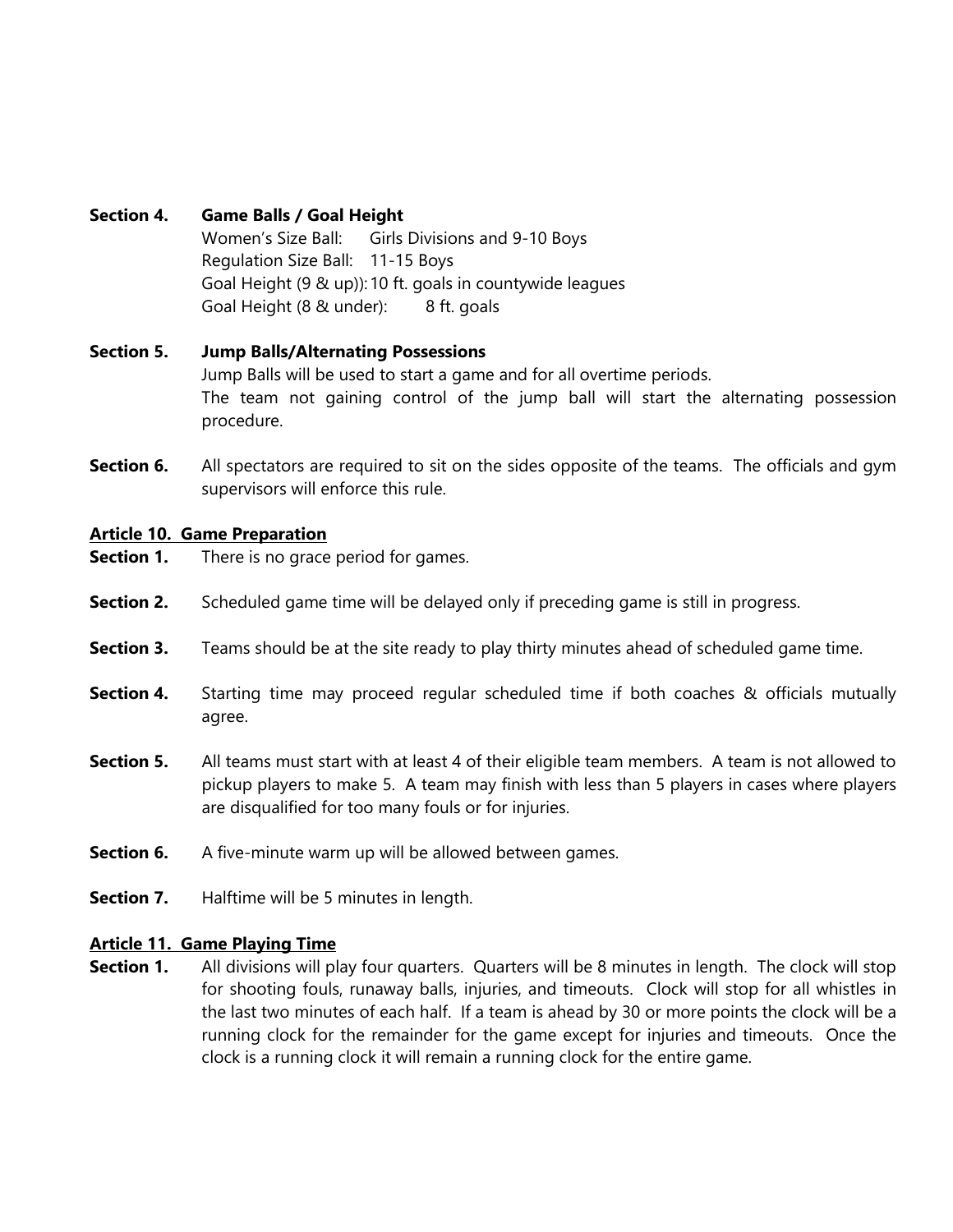- **Section 2.** Each team will be allowed 2 timeouts per half. These timeouts may be utilized at the discretion of the coach. Unused timeouts from the second half only carry over to overtime. During each overtime period, each team receives one additional timeout.
- **Section 3.** Overtime Periods: In case of a tie in regulations, the winner will be determined by an overtime period of 2 minutes. If the game is still tied following the  $1<sup>st</sup>$  overtime period there will be a second overtime period of 2 minutes. Maximum number of overtime periods is 2.

**Article 12. National High School Federation Basketball Rules with following exceptions:**

- **Section 1.** The seventh team foul in a half will constitute a one and one situation. The tenth foul in a half will constitute two shots for the remainder of the half.
- **Section 2.** Each bench is limited to no more than 3 adults at all times. Coaches must stay within the coaches box where marked. A verbal warning is assessed first followed by a forfeit on the second warning.

#### **Section 3. Pressing Defense:**

# **7-8, 9-10, & 11-12(girls) Year Old Division**:

A pressing defense inside the ten-second line/half court line is prohibited except for the last 2 minutes of each half. **Pressing team cannot have an 11-point lead or more.** A 20 point lead at any time will require the winning team to play a 2-3 zone with no defender playing defense past the extended foul line.

**Penalty:** After one warning, a delay of game technical foul is called for each occasion.

# **11-12(boys), 13-15 Year Old Divisions:**

No restrictions on pressing defense. **A pressing defense is allowed at any time, provided the pressing team does not have more than a 15-point lead.** A 20 point lead at any time will require the winning team to not be allowed to play defense until the opposing team has crossed half court.

**Penalty:** After one warning, a delay of game technical foul is called for each occasion.

**Section 4. The free throw line will be:**

| 7-8                | 10 ft. regulation                               |
|--------------------|-------------------------------------------------|
| 9-10, 11-12, 13-15 | 15 ft. regulation                               |
| 7-8, 9-10          | Ball is live when it hits the rim.              |
| 11-12 and 13-15    | Ball is live when it leaves the shooters hands. |

#### **Section 5. Participation Rule Applies to All Age Divisions.**

Participation applies to the first time a player enters the game in each half.

- A. Each player must play at least four (4) minutes consecutively per quarter upon their original entry into the game during each quarter.
- B. The horn shall sound and clock will stop at the **4:00 minute mark of each quarter to allow for player substitution per the participation rule only.** This will be an official's timeout. The scoring table will notify the coaches when players are left to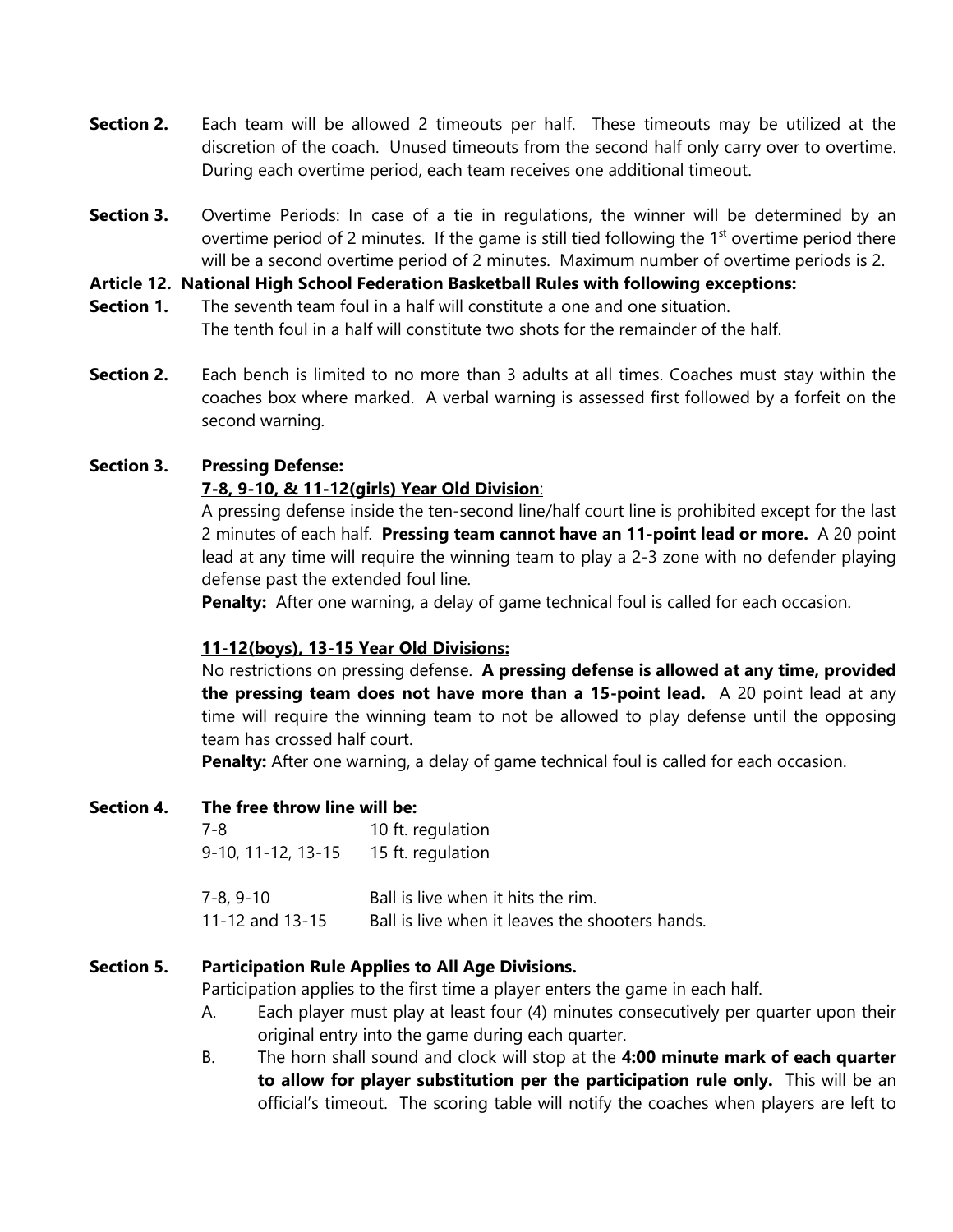be put into the game. With four (4) minutes left, the clock will stop and allow for players to enter the game who need to be entered. If all players have entered the game, the clock will not stop and play will continue.

- **C. Each player must start one quarter per half.**
- D. It is the duty of the coach to see that each child plays the minimum amount of time.
- E. Failure to do so will result in a technical foul. During the halftime period, the scoring table shall notify the respective coaches and officials when a violation has occurred.
- F. When a direct violation has occurred, the game referee will register the technical foul at that point if the mistake cannot be corrected. An injured player or a player who is disqualified for fouls is the only exception to the rule.
- G. If a player leaves the game for an injury, sickness, etc. when and if they reenter the game and there is time for the player to get in its required minutes, then they shall do so. If not, there is not penalty for a player who leaves for injury, sickness, etc. and does not get in their allotted time.
- **Section 6.** Three point shots will be used in all divisions for 9-10, 11-12, and 13-15. There is no 3 point shot for 7-8 division.
- **Section 7.** Any bleeding by a player or a player with blood on the jersey/shorts cannot reenter the game until the bleeding has stopped and a new uniform is used.
- **Section 8.** Any player caught swinging elbows, regardless if contact is made with an opposing player, will receive a technical foul.
- **Section 9.** Teams should have matching jersey tops with numbers as issued by the association. Numbers are required on the front and back of all jerseys. Only numbers 0-5, 10-15, 20-25, 30-35, 40-45, 50-55 are allowed. Failure by a team to have matching jerseys is not a forfeit but will be reported to the teams host coordinator to handle the problem.
- **Section 10.** T-shirts of any color may be worn under the player's jerseys.
- **Section 11.** Coaches may notify opposing coaches and referees prior to the start of each game if they have a player with a medical condition that may require them to leave the game if circumstances dictate. If this happens the coach should notify the referee, have the referee stop the clock and the player removed. There is no penalty for a player being removed and the player is eligible to return to the game. The team/player/coach is not penalized if the participation rule is not met.

# **Adopted and Approved on September 30, 2019 Cabarrus County Youth Basketball League Coordinators**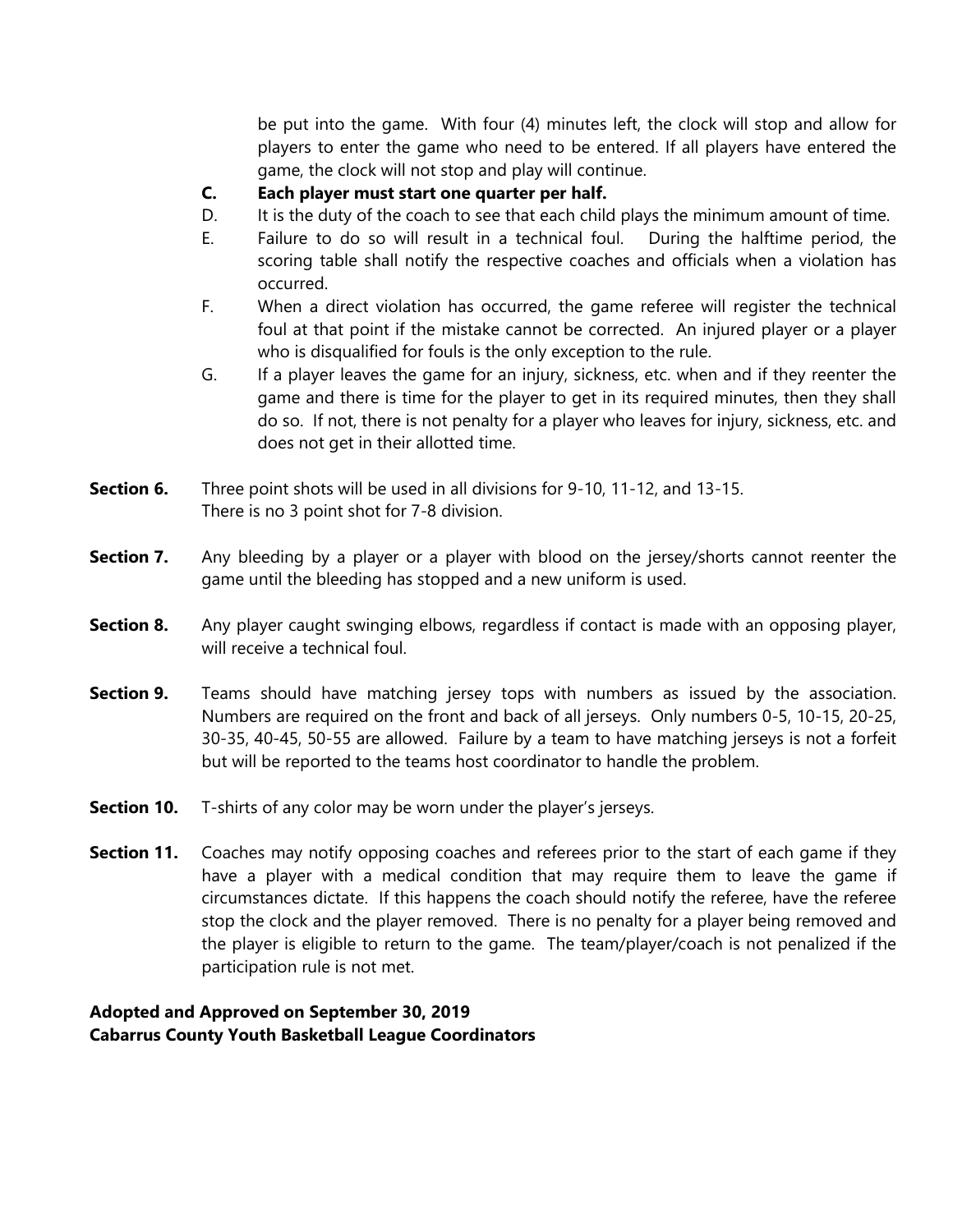#### **HARRISBURG PARKS AND RECREATION ADDENDUM**

**\*The rules in this addendum only apply if teams are playing in-house with other Harrisburg teams \***

#### **ONLY COACHES APPROVED BY THE HARRISBURG PARKS AND RECREATION DEPARTMENT WITH A CURRENT COACHING BADGE WILL BE ALLOWED TO BE ON THE COURT OR IN THE BENCH AREA AT ALL TIMES, THIS INCLUDES PRACTICES AND GAMES.**

#### **\*\*\*\* All players must sit a minimum of 4 consecutive minutes per half \*\*\*\***

#### **5-6 Coed Basketball League:**

This league is a solely instructional league and should be treated in that manner. The following will apply to the 5-6 Coed League:

- The league specific coordinator will build the teams, no skills assessments or draft will take place.
- No official scorekeepers will be used in this age group in an effort to keep the focus on instruction.
- Coaches will act as the on-court officials in this age group.
- This age group will play eight (8) four (4) minute periods in order to allow ample time for coaches to substitute players. There will be a five (5) minute halftime between periods four and five.
- There will be no timeouts in this age group.
- There is no defense in this age group other than rebounding. Defense must set up in the paint in a zone with hands up and cannot impede an offensive player from dribbling, passing, or attempting a shot.

#### **7 Year Old Boys Basketball League:**

This league's focus shall be player and skill development and should be treated in that manner. The following will apply to the 7 Year Old Boys League:

- Teams will play on an 8 foot goal.
- Games will consist of four (4) eight (8) minute quarters.
- Pressing defense will not be allowed at any time. Teams must remain in a 2-3 zone with no defenders playing past the extended foul line until the opposing team brings the ball across the half court line. Once the opposing team passes half court, the defending team may play any defense. **This rule also applies to in-bound plays between the extended foul line and the half court line. Teams must remain in a 2-3 zone inside the extended foul line until the opposing team successfully inbounds the ball.**
- Teams have 10 seconds to bring the ball past the half court line.
- There is no 3 point shot.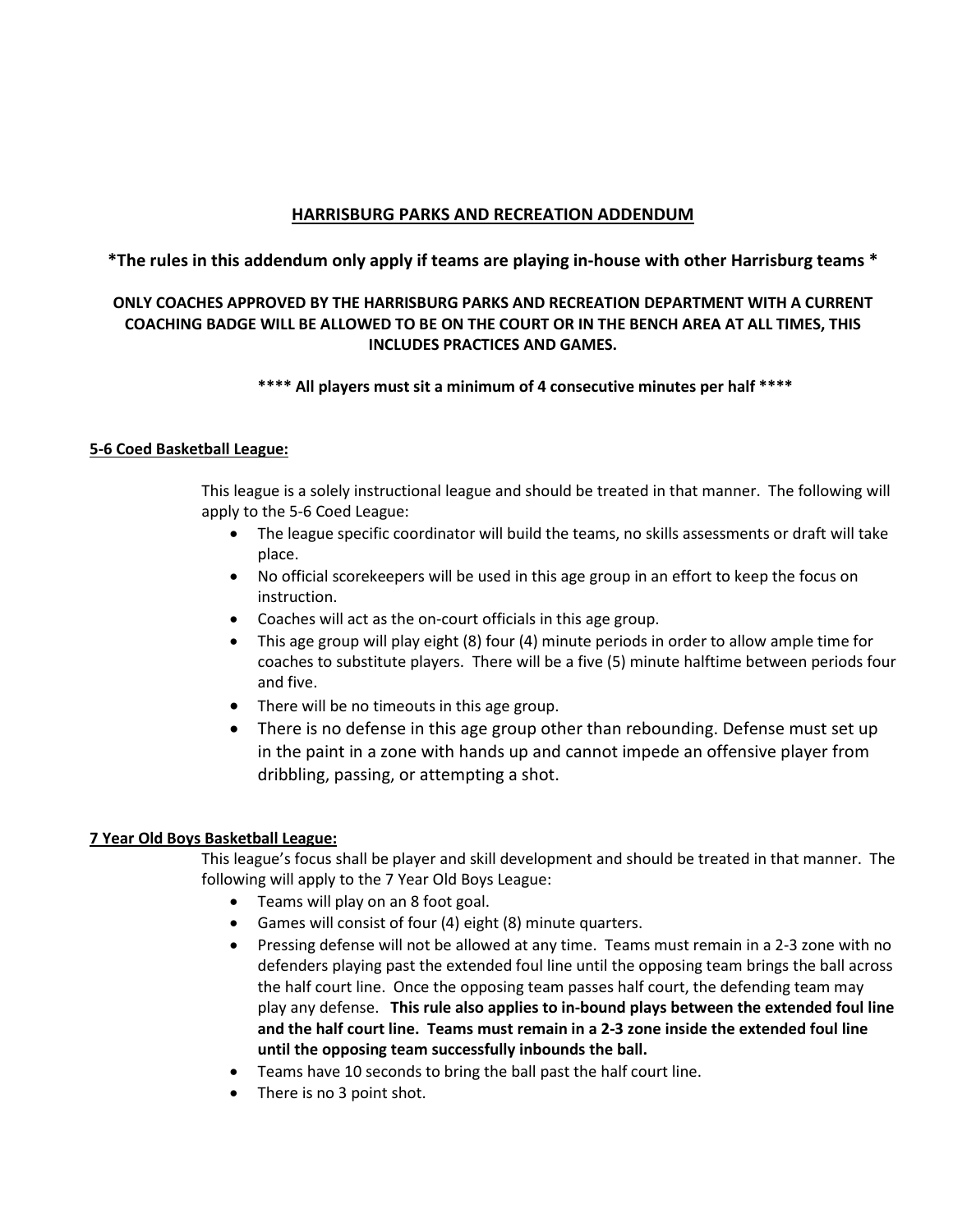#### **8 Year Old Boys Basketball League:**

This league will follow all of the rules set forth for the 7-8 Year Old Basketball league in the aforementioned pages of this rule book. With the following exceptions:

- Teams will play on a 9 foot goal.
- Pressing defense will not be allowed at any time. Teams must remain in a 2-3 zone with no defenders playing past the extended foul line until the opposing team brings the ball across the half court line. Once the opposing team passes half court, the defending team may play any defense.
- Teams have 10 seconds to bring the ball past the half court line.
- There is no 3 point shot.

#### **7-8 Year Old Girls Basketball League:**

This league will follow all of the rules set forth for the 7-8 Year Old Basketball league in the aforementioned pages of this book. With the following exception:

• Pressing defense will not be allowed at any time. Teams must remain in a 2-3 zone with no defenders playing past the extended foul line until the opposing team brings the ball across the half court line. Once the opposing team passes half court, the defending team may play any defense.

#### **9-10 Year Old Girls Basketball League:**

This league will follow all of the rules set forth for the 9-10 Year Old Basketball league in the aforementioned pages of this rule book. With the following exception:

• Teams will play on a 9 foot goal.

#### **13-14 & 15-16 Year Old Boys Basketball League:**

This league will follow all of the rules set forth for the 13-15 Year Old Basketball league in the aforementioned pages of this rule book.

#### **Player/Coach Ejection:**

A player/coach ejected from the game for any reason by an official must immediately leave the facility and will automatically receive a 1 week suspension.

- Events that caused the ejection will be recorded by the official and submitted to the coordinator.
- If the police are called as a result of the ejection the player/coach will be suspended indefinitely.
- The suspension includes practices as well as all team affiliations.

#### **Technical:**

All technicals received by a player / coach will be documented on the required forms.

If 2 technicals are received over a five (5) game period, a player/coach will be required to participate in a meeting with the coordinator.